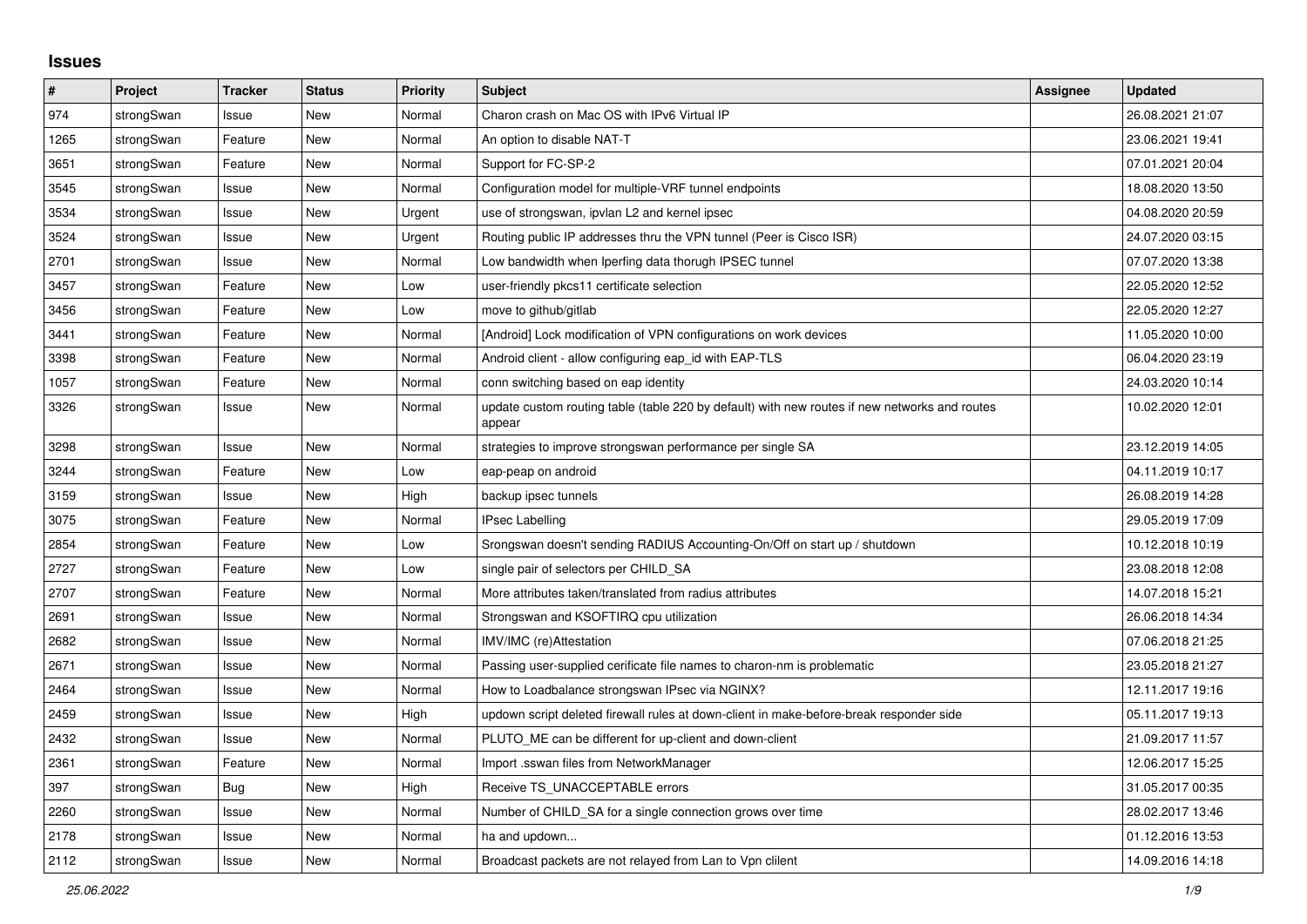| #    | Project    | <b>Tracker</b> | <b>Status</b> | <b>Priority</b> | Subject                                                                                 | <b>Assignee</b> | <b>Updated</b>   |
|------|------------|----------------|---------------|-----------------|-----------------------------------------------------------------------------------------|-----------------|------------------|
| 1289 | strongSwan | Issue          | New           | Normal          | HA plugin should sync last sent packet                                                  |                 | 01.02.2016 13:59 |
| 1271 | strongSwan | Issue          | <b>New</b>    | Normal          | X.509 UTF-8 support                                                                     |                 | 17.01.2016 14:39 |
| 930  | strongSwan | Feature        | New           | Normal          | Option to have non-sequential v6 roadwarrior addresses                                  |                 | 12.01.2016 16:36 |
| 1251 | strongSwan | Feature        | New           | Normal          | FreeBSD HA                                                                              |                 | 11.01.2016 22:01 |
| 1207 | strongSwan | Feature        | New           | Normal          | Add more than 2 hosts support to HA plugin and make it configurable                     |                 | 08.12.2015 05:05 |
| 1165 | strongSwan | Issue          | New           | Normal          | StrongSwan Virtual Ip problem                                                           | Martin Willi    | 19.10.2015 23:59 |
| 1081 | strongSwan | Feature        | New           | Normal          | Active/standby VPN Gateway Failover                                                     |                 | 21.08.2015 22:01 |
| 994  | strongSwan | Bug            | New           | Urgent          | same rekey time for ike and child causes tunnel deletion for ikev1 in 5.2.2 version     |                 | 12.06.2015 12:31 |
| 973  | strongSwan | Issue          | New           | Normal          | IKEv2 dpd + auto=route + tunnel downtime cause additional CHILD_SAs                     |                 | 29.05.2015 17:40 |
| 357  | strongSwan | Issue          | New           | Normal          | Lifetime in case of IKEv1                                                               |                 | 18.05.2015 10:40 |
| 927  | strongSwan | Feature        | New           | Normal          | Charon: Implement route events and add an consumer in updown plugin                     |                 | 11.04.2015 12:02 |
| 926  | strongSwan | Issue          | New           | Normal          | HA: resync errors when a node is joining a cluster                                      |                 | 10.04.2015 15:05 |
| 923  | strongSwan | Issue          | New           | Normal          | MOBIKE not working on HA cluster                                                        |                 | 09.04.2015 09:46 |
| 38   | strongSwan | Feature        | New           | Low             | OCSP in IKE payload, RFC4806                                                            |                 | 19.12.2014 14:20 |
| 87   | strongSwan | Feature        | New           | Normal          | IPsec Multicast Support                                                                 |                 | 19.12.2014 14:20 |
| 777  | strongSwan | Issue          | New           | Normal          | column length in attributes table of strongswan database is too short                   |                 | 25.11.2014 20:46 |
| 766  | strongSwan | Feature        | New           | Normal          | Make retransmit settings tunable by connection                                          |                 | 14.11.2014 10:02 |
| 746  | strongSwan | Feature        | New           | Normal          | Different radius server(s) for accounting                                               |                 | 22.10.2014 12:23 |
| 730  | strongSwan | Issue          | <b>New</b>    | Normal          | NAT-NAT fallback                                                                        |                 | 09.10.2014 12:40 |
| 725  | strongSwan | Issue          | New           | High            | Mediation connection get stuck if peer is not online                                    |                 | 03.10.2014 12:02 |
| 702  | strongSwan | Issue          | New           | Normal          | ipsec route mode, Strongswan as responder may result collsion in INIT exchange. and ike |                 | 12.09.2014 16:34 |
| 697  | strongSwan | Issue          | New           | Normal          | HA: nodes fail to sync data because of UDP packet drops                                 |                 | 09.09.2014 14:29 |
| 541  | strongSwan | Issue          | <b>New</b>    | Normal          | List of servers in client config (Failover)                                             |                 | 13.08.2014 15:10 |
| 645  | strongSwan | Feature        | New           | Normal          | Support HeapAlloc() and friends in leak-detective                                       |                 | 10.07.2014 15:12 |
| 644  | strongSwan | Feature        | New           | Normal          | Non-monolithic Windows build                                                            |                 | 10.07.2014 15:12 |
| 643  | strongSwan | Feature        | New           | Normal          | CNG/Bcrypt native Windows crypto plugin                                                 |                 | 10.07.2014 15:12 |
| 642  | strongSwan | Feature        | <b>New</b>    | Normal          | Windows Named Pipe stream and service                                                   |                 | 10.07.2014 15:11 |
| 641  | strongSwan | Feature        | New           | Normal          | kernel-iph virtual IP support and IKE routing lookups ignoring IPsec routes             |                 | 10.07.2014 15:11 |
| 640  | strongSwan | Feature        | New           | Normal          | Provide an init once() abstraction layer                                                |                 | 10.07.2014 15:10 |
| 522  | strongSwan | Issue          | New           | Normal          | Mac OS X native application won't update network interface for DNS lookups              |                 | 08.07.2014 10:23 |
| 628  | strongSwan | Issue          | New           | Normal          | Windows Phone 8.1 - Certificate Pattern Matching                                        |                 | 30.06.2014 14:06 |
| 619  | strongSwan | Issue          | New           | Normal          | pki --issue should have an --out option                                                 |                 | 15.06.2014 00:26 |
| 368  | strongSwan | Feature        | New           | Low             | Add support for UNITY_DEF_DOMAIN mode config and pass domain to resolvconf              |                 | 27.07.2013 01:25 |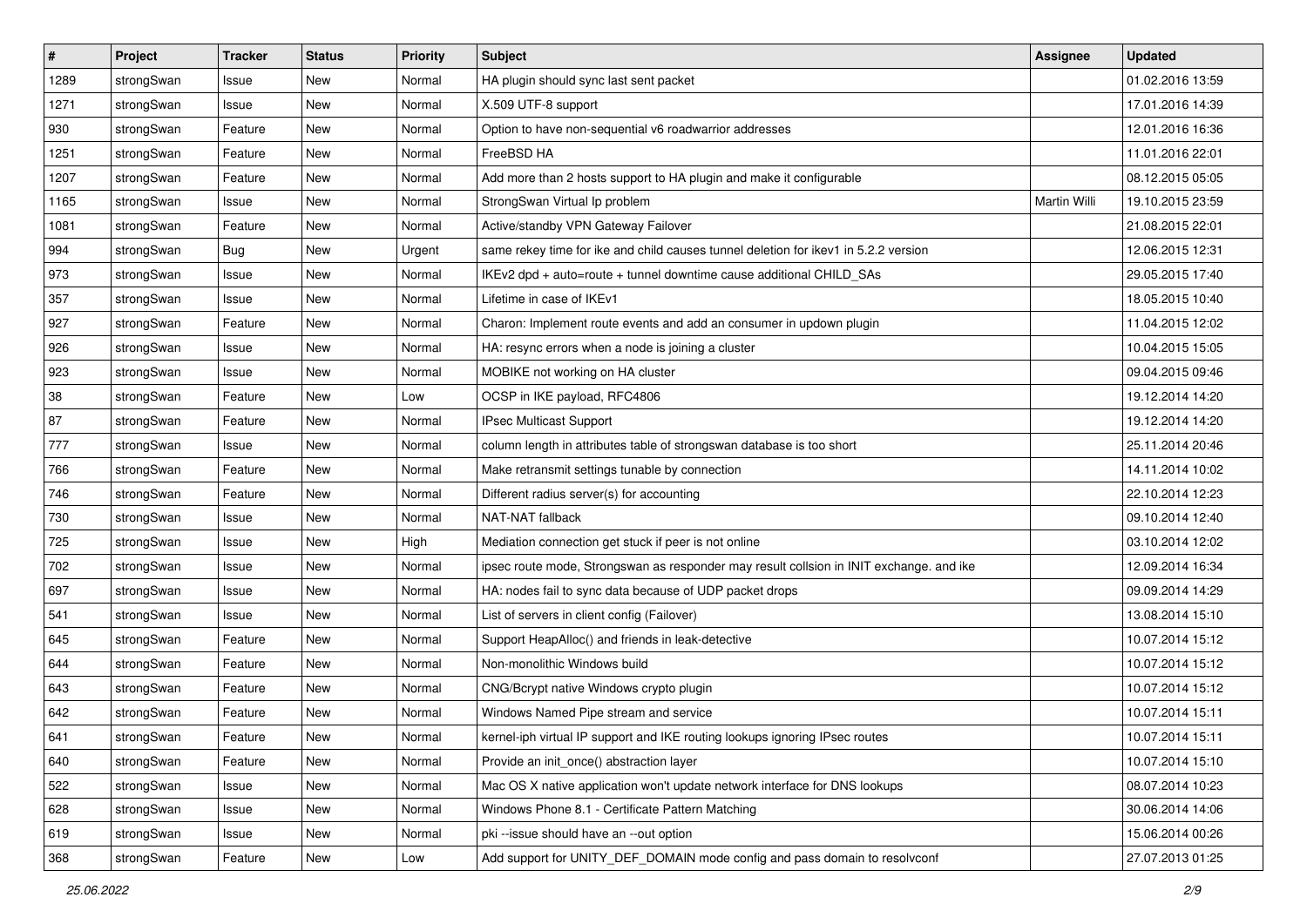| $\pmb{\#}$ | Project    | <b>Tracker</b> | <b>Status</b> | <b>Priority</b> | Subject                                                                                                  | <b>Assignee</b>                 | <b>Updated</b>   |
|------------|------------|----------------|---------------|-----------------|----------------------------------------------------------------------------------------------------------|---------------------------------|------------------|
| 312        | strongSwan | Feature        | New           | Normal          | Feature Request: Option to limit or disable sending of ADDITIONAL_*_ADDRESS list for MOBIKE<br>Responder |                                 | 13.03.2013 19:19 |
| 215        | strongSwan | Feature        | New           | Normal          | strongswan NetworkManager plugin: make the "normal" ipsec configuration usable                           |                                 | 12.08.2012 04:47 |
| 2189       | strongSwan | Feature        | Assigned      | Normal          | Support RFC 8229: TCP Encapsulation of IKE and IPsec Packets                                             | Tobias<br><b>Brunner</b>        | 05.06.2020 19:48 |
| 173        | strongSwan | Feature        | Assigned      | Normal          | Support for IP address ranges in traffic selectors                                                       | Tobias<br><b>Brunner</b>        | 14.06.2012 11:31 |
| 193        | strongSwan | Bug            | Assigned      | High            | Race condition between acquire jobs and Mobike update while switching WLANs                              | <b>Tobias</b><br><b>Brunner</b> | 16.05.2012 12:18 |
| 129        | strongSwan | Feature        | Assigned      | Normal          | Relations between ike/child/peer_cfg                                                                     | Martin Willi                    | 06.02.2012 10:50 |
| 3285       | strongSwan | Bug            | Feedback      | Normal          | Virtual IPs on FreeBSD cannot set IPv6 addresses                                                         |                                 | 02.11.2021 11:04 |
| 3670       | strongSwan | Issue          | Feedback      | Normal          | Can routing rules be changed without terminating and re-initiating the tunnel                            |                                 | 12.08.2021 14:29 |
| 3104       | strongSwan | Feature        | Feedback      | Normal          | EAP-RADIUS: binding address feature for routers with multiple interfaces connected to LAN.               |                                 | 17.06.2021 02:26 |
| 3496       | strongSwan | Issue          | Feedback      | Normal          | Route-based VPN - transport mode                                                                         |                                 | 11.02.2021 09:55 |
| 3692       | strongSwan | Issue          | Feedback      | Normal          | Failing IPsec Phase 2 connection between Centos 7 VPS and Cisco ASA5540                                  |                                 | 04.02.2021 16:29 |
| 3686       | strongSwan | Issue          | Feedback      | Normal          | Site to clients IPsec and private IP                                                                     |                                 | 04.02.2021 11:11 |
| 3685       | strongSwan | Issue          | Feedback      | Normal          | giving up after 5 retransmits                                                                            |                                 | 03.02.2021 16:59 |
| 3682       | strongSwan | Issue          | Feedback      | Normal          | Is there a way to mark special case traffic bypass the traffic selectors?                                |                                 | 03.02.2021 16:44 |
| 3689       | strongSwan | Feature        | Feedback      | Normal          | Auto-connect on Wi-Fi network.                                                                           |                                 | 03.02.2021 16:32 |
| 3687       | strongSwan | Issue          | Feedback      | Normal          | Strongswan ipsec do not forward package to host                                                          |                                 | 02.02.2021 14:40 |
| 3683       | strongSwan | Issue          | Feedback      | Normal          | IKEV2 connection fail to rekey process                                                                   |                                 | 28.01.2021 13:25 |
| 3680       | strongSwan | Issue          | Feedback      | Normal          | How to unload a paritcular certificate from strongswan.                                                  | <b>Tobias</b><br><b>Brunner</b> | 27.01.2021 09:28 |
| 3498       | strongSwan | Issue          | Feedback      | Normal          | FreeBSD + dhcp+farp plugin                                                                               |                                 | 22.01.2021 10:44 |
| 3678       | strongSwan | Issue          | Feedback      | Normal          | IKE authentication credentials are unacceptable - Ubuntu Server - Windows 10 client                      |                                 | 19.01.2021 18:29 |
| 2357       | strongSwan | Issue          | Feedback      | Normal          | How to initiate IPsec SA Transport Mode without IKE?                                                     |                                 | 18.01.2021 18:36 |
| 3673       | strongSwan | Issue          | Feedback      | Normal          | IKEv2/IPSec MSCHAPv2 fails on Android 11 (API 30).                                                       | Tobias<br><b>Brunner</b>        | 17.01.2021 07:25 |
| 3672       | strongSwan | lssue          | Feedback      | Normal          | ESP connection over IPv6                                                                                 |                                 | 14.01.2021 17:04 |
| 3671       | strongSwan | Issue          | Feedback      | Normal          | Windows client failed with 13843 against Strongswan via SQL backend                                      |                                 | 13.01.2021 14:43 |
| 3669       | strongSwan | Issue          | Feedback      | Normal          | Failed connection to IKE_SA (Checkpoint Server)                                                          |                                 | 08.01.2021 17:58 |
| 3668       | strongSwan | Issue          | Feedback      | Normal          | Configuring the strongSwan Helm chart on openshift                                                       | Tobias<br><b>Brunner</b>        | 07.01.2021 16:33 |
| 3663       | strongSwan | Issue          | Feedback      | Normal          | Multiple ways to end up with duplicate / redundant child SA entries                                      |                                 | 06.01.2021 16:15 |
| 3665       | strongSwan | Issue          | Feedback      | Normal          | When there is data flow, the VPN tunnel will not automatically connect                                   | Tobias<br><b>Brunner</b>        | 05.01.2021 16:26 |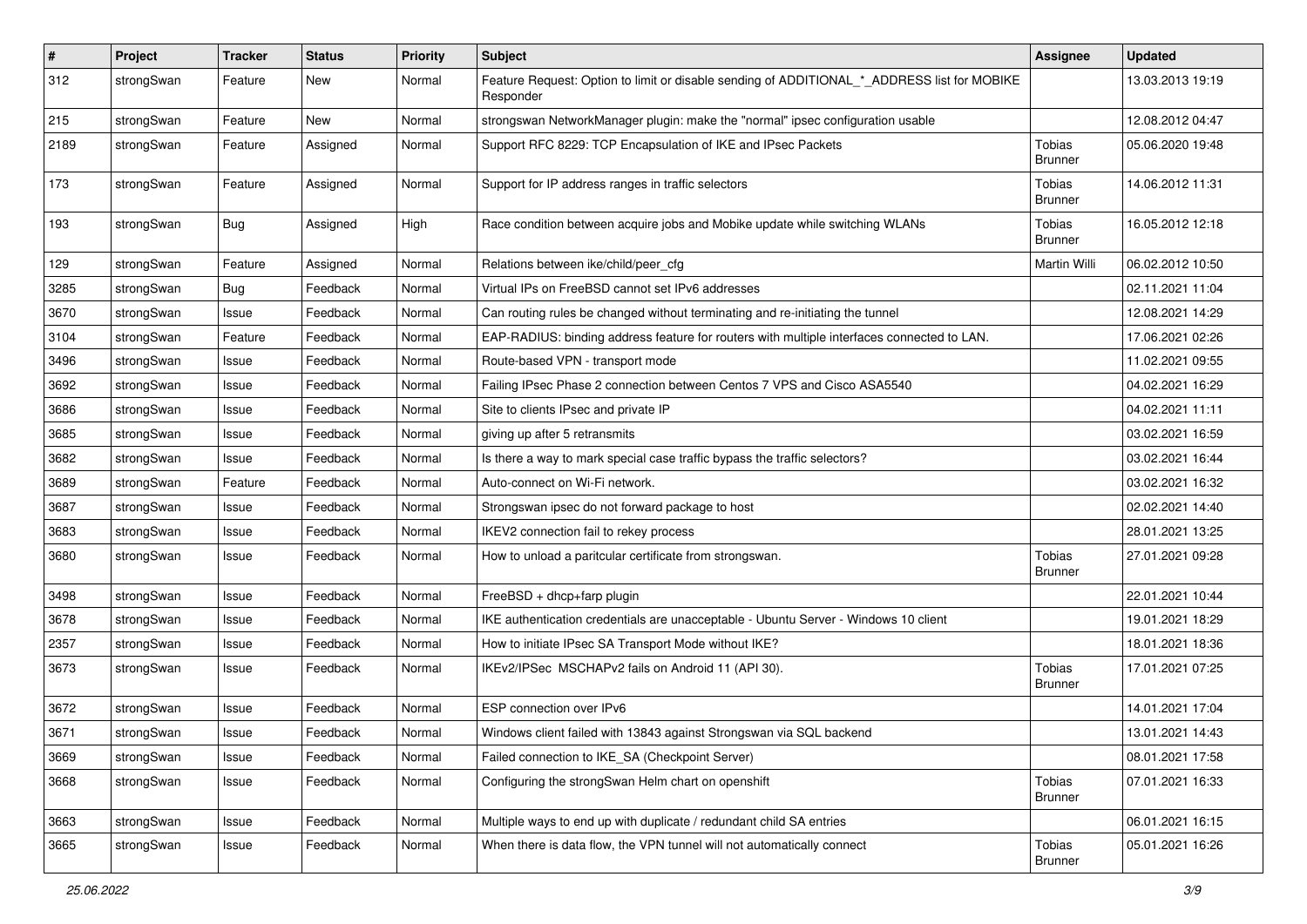| $\pmb{\#}$ | Project    | <b>Tracker</b> | <b>Status</b> | <b>Priority</b> | <b>Subject</b>                                                                                                                      | Assignee                        | <b>Updated</b>   |
|------------|------------|----------------|---------------|-----------------|-------------------------------------------------------------------------------------------------------------------------------------|---------------------------------|------------------|
| 3662       | strongSwan | Issue          | Feedback      | Normal          | unamed session                                                                                                                      |                                 | 04.01.2021 11:32 |
| 3652       | strongSwan | Issue          | Feedback      | Normal          | In strongswan ipsec.conf, how to set the "ike" parameters so that it can support all hash Algorithm<br>and DH group server support? |                                 | 08.12.2020 12:35 |
| 3654       | strongSwan | Issue          | Feedback      | Normal          | The L2tp/ipsec tunnel interface will not be delete when the connect abnormal interrupt.                                             |                                 | 08.12.2020 12:24 |
| 3653       | strongSwan | Feature        | Feedback      | Normal          | Is there any possibility to pass any non-standard parameters for tunnels (ike or child sa) for use by<br>custom plugin?             |                                 | 08.12.2020 11:03 |
| 3650       | strongSwan | Issue          | Feedback      | Normal          | HA behaves very strange                                                                                                             |                                 | 04.12.2020 08:53 |
| 3647       | strongSwan | Issue          | Feedback      | Normal          | Is it possible to receive INTERNAL_IP4_SUBNET attributes in updown scripts                                                          |                                 | 02.12.2020 17:06 |
| 3643       | strongSwan | Issue          | Feedback      | Normal          | Strongswan and FRR NHRP                                                                                                             |                                 | 01.12.2020 10:55 |
| 3642       | strongSwan | Issue          | Feedback      | Normal          | How to distinguish encapsulated packets from different interfaces                                                                   |                                 | 30.11.2020 09:38 |
| 3640       | strongSwan | Issue          | Feedback      | Normal          | Problem surfing via VPN form Android APK on a sepcific Mobile Operator                                                              |                                 | 26.11.2020 11:43 |
| 3636       | strongSwan | Issue          | Feedback      | Normal          | Tor behind VPN                                                                                                                      | Tobias<br><b>Brunner</b>        | 23.11.2020 14:09 |
| 3630       | strongSwan | Issue          | Feedback      | Normal          | The certificate is loaded but not used.                                                                                             |                                 | 18.11.2020 10:29 |
| 3628       | strongSwan | Issue          | Feedback      | Normal          | Constant `retransmit` while establishing CHILD_SA                                                                                   |                                 | 16.11.2020 10:14 |
| 3629       | strongSwan | Issue          | Feedback      | Normal          | IPSec enc only on specific dport/proto                                                                                              |                                 | 16.11.2020 10:04 |
| 3620       | strongSwan | Issue          | Feedback      | Normal          | L2TP/IPSEC ipsec.conf setting                                                                                                       | <b>Tobias</b><br><b>Brunner</b> | 12.11.2020 10:14 |
| 3626       | strongSwan | Issue          | Feedback      | Low             | "Always On VPN" not available in Fire TV 4k                                                                                         | Tobias<br><b>Brunner</b>        | 11.11.2020 12:41 |
| 3625       | strongSwan | Issue          | Feedback      | Normal          | Always on VPN when the client is on the same LAN as the VPN server                                                                  |                                 | 10.11.2020 18:45 |
| 3618       | strongSwan | Issue          | Feedback      | Normal          | Use side-band to configure strongswan's                                                                                             |                                 | 09.11.2020 10:38 |
| 3616       | strongSwan | Issue          | Feedback      | Normal          | With Strongswan 5.7.2, unique=never not allowing multiple clients to establish tunnels with same<br>identity                        |                                 | 05.11.2020 12:32 |
| 3617       | strongSwan | Issue          | Feedback      | Normal          | full-offload swanctl.conf                                                                                                           |                                 | 03.11.2020 17:24 |
| 3614       | strongSwan | Issue          | Feedback      | Normal          | Certificate renewal for about to expire certificates                                                                                |                                 | 30.10.2020 13:30 |
| 3613       | strongSwan | Issue          | Feedback      | Low             | Load-test jobs scheduled after tunnels are terminated                                                                               |                                 | 28.10.2020 12:06 |
| 3607       | strongSwan | Issue          | Feedback      | Normal          | statusall option reports transport established two or three times per IP at start-up                                                |                                 | 27.10.2020 16:48 |
| 3611       | strongSwan | lssue          | Feedback      | Normal          | Unable to Send Traffic Using NAT on EC2 Instance                                                                                    |                                 | 27.10.2020 16:35 |
| 3610       | strongSwan | Issue          | Feedback      | Normal          | farp plugin conflicts with DHCP service                                                                                             |                                 | 26.10.2020 18:06 |
| 3606       | strongSwan | Issue          | Feedback      | Normal          | Using ipsec tunnel from "foreign" subnet                                                                                            | Noel Kuntze                     | 26.10.2020 12:23 |
| 3609       | strongSwan | Issue          | Feedback      | Normal          | Potential DNS server IP address conflicts                                                                                           |                                 | 26.10.2020 11:12 |
| 3597       | strongSwan | Issue          | Feedback      | Normal          | IPSec Client on CentOS 8 - Can't connect using ShrewSoft VPN config file                                                            |                                 | 21.10.2020 16:38 |
| 3604       | strongSwan | Issue          | Feedback      | Normal          | Email Notification on down status                                                                                                   |                                 | 21.10.2020 10:54 |
| 3596       | strongSwan | Issue          | Feedback      | Normal          | no issuer certificate found for                                                                                                     |                                 | 21.10.2020 03:27 |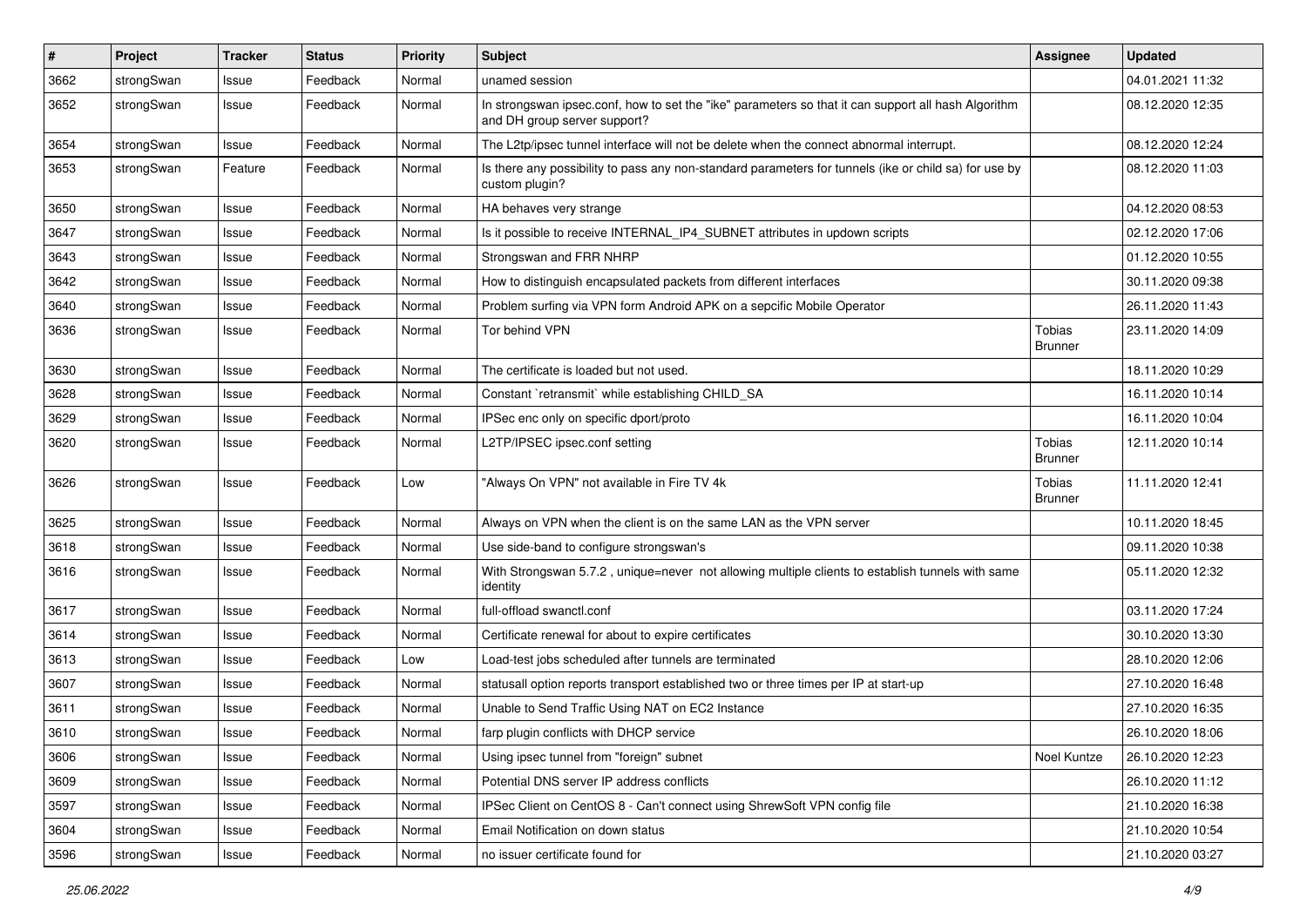| $\vert$ # | Project    | <b>Tracker</b> | <b>Status</b> | <b>Priority</b> | Subject                                                                                     | <b>Assignee</b>                 | <b>Updated</b>   |
|-----------|------------|----------------|---------------|-----------------|---------------------------------------------------------------------------------------------|---------------------------------|------------------|
| 3603      | strongSwan | Issue          | Feedback      | Normal          | dns issue in config mode                                                                    |                                 | 20.10.2020 11:50 |
| 3592      | strongSwan | Issue          | Feedback      | Normal          | Tunnel reported as established but log show "found encrypted payload, but no transform set" |                                 | 20.10.2020 10:37 |
| 3598      | strongSwan | Issue          | Feedback      | Normal          | swanctl on Windows: Support aborting execution                                              |                                 | 19.10.2020 15:01 |
| 3594      | strongSwan | Issue          | Feedback      | Normal          | How to see the traffic at ESP in UDP SPIs and forwarding rule                               | Tobias<br><b>Brunner</b>        | 15.10.2020 13:57 |
| 3593      | strongSwan | Issue          | Feedback      | Normal          | Need variable tracking make_before_break state into updown scripts                          |                                 | 13.10.2020 09:59 |
| 3588      | strongSwan | Issue          | Feedback      | Normal          | VPN setup over 4G                                                                           |                                 | 08.10.2020 14:13 |
| 3573      | strongSwan | Issue          | Feedback      | Normal          | ike2 and transit traffic                                                                    |                                 | 05.10.2020 10:55 |
| 3580      | strongSwan | Issue          | Feedback      | Normal          | encapsulation and packets not routing into tunnel problems                                  |                                 | 02.10.2020 10:03 |
| 3584      | strongSwan | Issue          | Feedback      | Normal          | Separate ipsec.conf file per conn and separate ipsec.secrets file per conn                  | <b>Tobias</b><br><b>Brunner</b> | 30.09.2020 17:06 |
| 3577      | strongSwan | Issue          | Feedback      | Normal          | StrongSwan Connection adding and deleting over network.                                     |                                 | 28.09.2020 15:13 |
| 3578      | strongSwan | Issue          | Feedback      | Normal          | ipsec connection to FortiClient VPN                                                         |                                 | 28.09.2020 15:08 |
| 3576      | strongSwan | Issue          | Feedback      | Normal          | strongswan on openwrt virtual ip inside ipsec tunnel                                        |                                 | 25.09.2020 17:01 |
| 3575      | strongSwan | Issue          | Feedback      | Normal          | Tunnel of IPv6 Over IPv4 not accespting Jumbo Packets                                       |                                 | 23.09.2020 16:44 |
| 3568      | strongSwan | Issue          | Feedback      | Normal          | vpn connection is unstable                                                                  |                                 | 23.09.2020 16:28 |
| 3566      | strongSwan | Issue          | Feedback      | Normal          | Number of simultaneous connections limited to 1000 in a cluster                             |                                 | 18.09.2020 09:46 |
| 3565      | strongSwan | Issue          | Feedback      | Normal          | Filtering out logs or plugin in to do so                                                    |                                 | 16.09.2020 11:45 |
| 3564      | strongSwan | Issue          | Feedback      | Normal          | Out of order packets are generated if strong swan is running on multiple cores              |                                 | 16.09.2020 10:01 |
| 3561      | strongSwan | Issue          | Feedback      | Normal          | Azure P2S VPN Linux connection error                                                        |                                 | 15.09.2020 12:22 |
| 3560      | strongSwan | Issue          | Feedback      | Normal          | PSK tunnel working - Cert fails with fragmention errors                                     | <b>Tobias</b><br><b>Brunner</b> | 11.09.2020 14:15 |
| 3558      | strongSwan | Issue          | Feedback      | Normal          | deleting half open IKE_SA with x.x.x.x after timeout with iOS device                        |                                 | 05.09.2020 21:23 |
| 3536      | strongSwan | Issue          | Feedback      | Normal          | When Create multiple tunnels restart ipsec service will establish fail.                     |                                 | 03.09.2020 13:58 |
| 3537      | strongSwan | Issue          | Feedback      | Normal          | IPv6 Packets are not transferred from server to client through IPSec using RPC protocol     |                                 | 01.09.2020 12:50 |
| 3552      | strongSwan | Issue          | Feedback      | Normal          | Internet disconnects after once VPN is established                                          |                                 | 30.08.2020 05:35 |
| 3291      | strongSwan | Issue          | Feedback      | Normal          | IPSec IKEv2 Client to VPN service 2                                                         | Tobias<br><b>Brunner</b>        | 16.08.2020 12:58 |
| 3392      | strongSwan | Issue          | Feedback      | Normal          | mark=%unique and no Internet-connection with VPN                                            |                                 | 31.07.2020 15:26 |
| 3490      | strongSwan | Issue          | Feedback      | Normal          | Selecting incorrect auth mode for IKEv1                                                     |                                 | 21.07.2020 21:26 |
| 3516      | strongSwan | Issue          | Feedback      | Normal          | Close IKE_SA after expiry without rekey/reauth                                              |                                 | 20.07.2020 19:32 |
| 3499      | strongSwan | Issue          | Feedback      | Normal          | ISAKMP Signature hash algorithm / EAP-TLS Authentification                                  |                                 | 30.06.2020 10:40 |
| 3500      | strongSwan | Issue          | Feedback      | Normal          | swanctl --list-cert not listing all certs                                                   |                                 | 29.06.2020 15:25 |
| 3442      | strongSwan | Issue          | Feedback      | Normal          | Apply policy based on network interface in transport mode                                   |                                 | 13.05.2020 10:53 |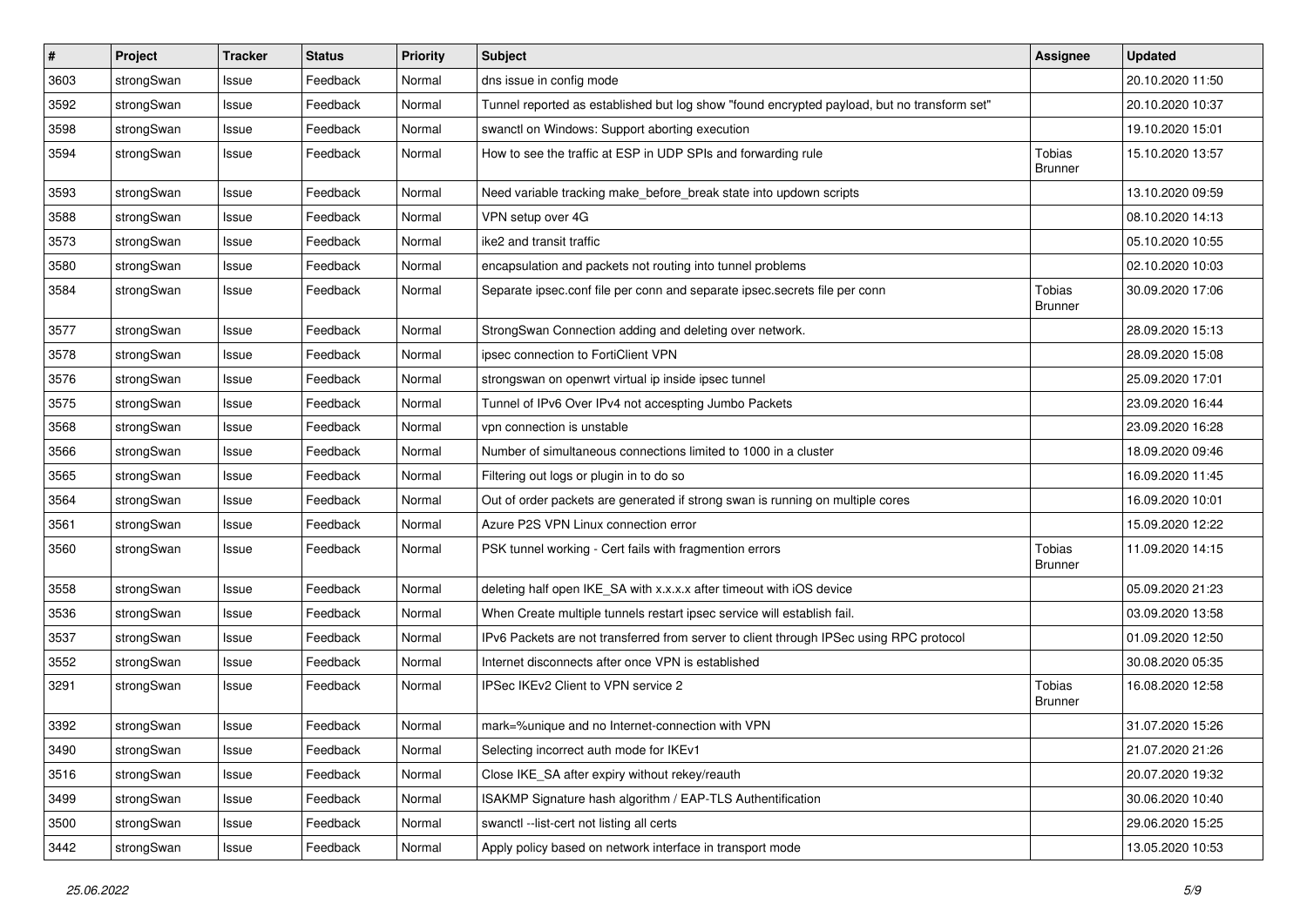| $\vert$ # | Project    | <b>Tracker</b> | <b>Status</b> | <b>Priority</b> | Subject                                                                                                     | <b>Assignee</b>                 | <b>Updated</b>   |
|-----------|------------|----------------|---------------|-----------------|-------------------------------------------------------------------------------------------------------------|---------------------------------|------------------|
| 2160      | strongSwan | Issue          | Feedback      | Normal          | support for opportunistic encryption                                                                        |                                 | 06.05.2020 10:32 |
| 3422      | strongSwan | Feature        | Feedback      | Normal          | Allow multiple local.id to be specified in a single connection?                                             |                                 | 23.04.2020 13:19 |
| 3400      | strongSwan | Issue          | Feedback      | Normal          | Windows 10 IKEv2 rekeying fails                                                                             |                                 | 16.04.2020 17:08 |
| 3403      | strongSwan | Issue          | Feedback      | Normal          | IKEv2 natd false detection                                                                                  |                                 | 09.04.2020 14:19 |
| 3389      | strongSwan | Issue          | Feedback      | Normal          | Child SAs not getting created after rekeying                                                                |                                 | 30.03.2020 15:45 |
| 817       | strongSwan | Issue          | Feedback      | Normal          | <b>IKEv2 IPv6 Router Advertisement</b>                                                                      |                                 | 27.03.2020 17:14 |
| 3377      | strongSwan | Issue          | Feedback      | Normal          | Interface ID not configured during HA synchronization                                                       |                                 | 18.03.2020 10:15 |
| 3366      | strongSwan | Issue          | Feedback      | Normal          | Uninstall "any" trap policy if start_action=trap with virtual IPs is used                                   |                                 | 13.03.2020 14:57 |
| 3342      | strongSwan | Issue          | Feedback      | Normal          | Certain fields in Storngswan on Firestick4K are not editable                                                |                                 | 20.02.2020 09:36 |
| 3341      | strongSwan | <b>Bug</b>     | Feedback      | Normal          | Application Icon missing on firestick 4K                                                                    | <b>Tobias</b><br><b>Brunner</b> | 20.02.2020 09:31 |
| 3307      | strongSwan | Issue          | Feedback      | Normal          | Probable non compliance with RFC 7296 wrt traffic selector narrowing?                                       |                                 | 14.01.2020 16:19 |
| 3304      | strongSwan | Issue          | Feedback      | Normal          | Found unsupported critical X.509 extension: X509v3 Name Constraints                                         |                                 | 13.01.2020 14:50 |
| 3282      | strongSwan | Issue          | Feedback      | Normal          | Android VPN client keeps retrying in airplane mode                                                          |                                 | 29.11.2019 16:06 |
| 3276      | strongSwan | Feature        | Feedback      | Low             | N1_MODE_CAPABILITY                                                                                          |                                 | 21.11.2019 16:49 |
| 3268      | strongSwan | Issue          | Feedback      | Normal          | Traffic disruption -- policy-based VPN to AWS VPN service                                                   |                                 | 15.11.2019 16:53 |
| 3254      | strongSwan | Issue          | Feedback      | Normal          | Log level in android level                                                                                  |                                 | 08.11.2019 08:36 |
| 104       | strongSwan | Feature        | Feedback      | Normal          | Postgresql Db Support                                                                                       |                                 | 04.09.2019 10:05 |
| 3162      | strongSwan | Feature        | Feedback      | Normal          | Strongswan Android support for default DNS suffixes (UNITY_DEF_DOMAIN flag)                                 |                                 | 29.08.2019 10:29 |
| 3151      | strongSwan | Issue          | Feedback      | Normal          | Forecast stops forwarding multicast                                                                         |                                 | 26.08.2019 14:06 |
| 3154      | strongSwan | Issue          | Feedback      | Normal          | signature validation failed only with sha2                                                                  |                                 | 20.08.2019 11:51 |
| 3135      | strongSwan | Feature        | Feedback      | Normal          | Android client - settings for connection re-try                                                             |                                 | 12.08.2019 16:32 |
| 3122      | strongSwan | Issue          | Feedback      | Normal          | Strongswan software iterupts                                                                                |                                 | 18.07.2019 02:27 |
| 3097      | strongSwan | Issue          | Feedback      | Normal          | charon restart behaviour                                                                                    |                                 | 24.06.2019 16:09 |
| 3072      | strongSwan | Issue          | Feedback      | Normal          | Windows 10: setting WFP SA SPI fails with error 0x80320014                                                  |                                 | 29.05.2019 14:34 |
| 2750      | strongSwan | Issue          | Feedback      | Normal          | setting WFP SA SPI failed: 0x80320035                                                                       |                                 | 27.05.2019 11:59 |
| 3041      | strongSwan | Issue          | Feedback      | Low             | fail2ban or equivalent                                                                                      |                                 | 06.05.2019 09:07 |
| 2966      | strongSwan | Issue          | Feedback      | Normal          | Problems with large amount of subnets in leftsubnet configuration                                           |                                 | 02.04.2019 10:35 |
| 2972      | strongSwan | Feature        | Feedback      | Normal          | how to add X509v3 Key Usage: Key Encipherment                                                               |                                 | 13.03.2019 13:59 |
| 2964      | strongSwan | Issue          | Feedback      | Normal          | Route to IKE Gateway Fails to Update Under Particular Configuration                                         |                                 | 13.03.2019 10:38 |
| 2958      | strongSwan | Issue          | Feedback      | Normal          | Trap policies with unspecified remote IP covering multiple specific ports constantly produce new<br>IKE_SAs |                                 | 11.03.2019 15:03 |
| 2870      | strongSwan | Issue          | Feedback      | Normal          | DNS resolution outside of tunnel if DNS server is in remote TS                                              |                                 | 22.01.2019 11:06 |
| 2400      | strongSwan | Issue          | Feedback      | Normal          | Is DPD supposed to detect dead tunnel, or dead IKE instance                                                 |                                 | 11.01.2019 22:53 |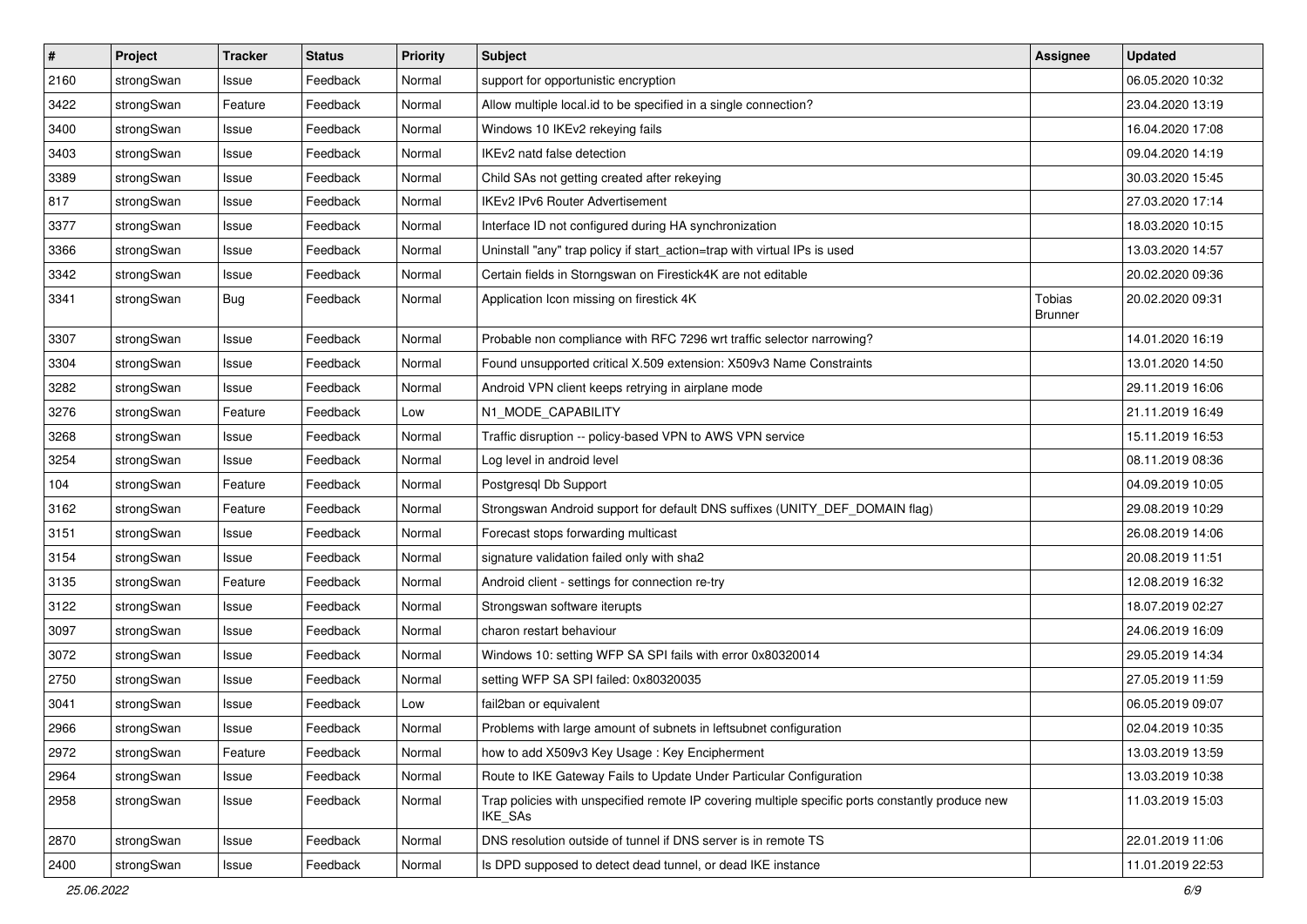| #    | Project    | <b>Tracker</b> | <b>Status</b> | <b>Priority</b> | <b>Subject</b>                                                                                   | Assignee                 | <b>Updated</b>   |
|------|------------|----------------|---------------|-----------------|--------------------------------------------------------------------------------------------------|--------------------------|------------------|
| 2835 | strongSwan | Issue          | Feedback      | Normal          | Rekeyed SA can't be deleted in standby node                                                      |                          | 19.12.2018 02:52 |
| 2823 | strongSwan | Feature        | Feedback      | Low             | Implementing VPN peer failover                                                                   |                          | 16.11.2018 10:25 |
| 2816 | strongSwan | Issue          | Feedback      | Normal          | order of DNS entries is reversed in /etc/resolv.conf                                             |                          | 06.11.2018 10:41 |
| 2814 | strongSwan | Feature        | Feedback      | Normal          | Force Keepalive Packets if There is no NAT                                                       |                          | 29.10.2018 15:47 |
| 2793 | strongSwan | Feature        | Feedback      | Normal          | Remote identity with certificate                                                                 |                          | 15.10.2018 10:20 |
| 2729 | strongSwan | Feature        | Feedback      | Normal          | Does Swanctl provide the same option as Ipsec with the rightID using a %?                        |                          | 20.09.2018 17:37 |
| 2726 | strongSwan | Issue          | Feedback      | Normal          | Strongswan selects wrong source IP                                                               |                          | 23.08.2018 13:38 |
| 2621 | strongSwan | Issue          | Feedback      | Normal          | Android: VPN connection stops working, strongSwan shows Connected                                |                          | 06.07.2018 13:06 |
| 2392 | strongSwan | Feature        | Feedback      | Low             | enable eap-ttls in Android client                                                                | Tobias<br><b>Brunner</b> | 04.07.2018 19:48 |
| 2698 | strongSwan | Issue          | Feedback      | Low             | DSCP and kernel-libipsec                                                                         |                          | 04.07.2018 15:01 |
| 2678 | strongSwan | Issue          | Feedback      | Normal          | Phase 1 issue                                                                                    |                          | 07.06.2018 20:06 |
| 2668 | strongSwan | Feature        | Feedback      | Normal          | UE shall include the DEVICE_IDENTITY Notify payload                                              |                          | 22.05.2018 13:48 |
| 352  | strongSwan | Issue          | Feedback      | Normal          | unable to allocate SPIs from kernel when running 32 bit binaries on 64 bit Linux                 |                          | 17.04.2018 14:59 |
| 2618 | strongSwan | Issue          | Feedback      | Normal          | Query regarding assignment of Tunnel IP                                                          |                          | 09.04.2018 10:57 |
| 2580 | strongSwan | Issue          | Feedback      | Normal          | [CFG] handling xx attribute failed in Android or Ubuntu, but works in macOS                      |                          | 09.03.2018 17:49 |
| 2560 | strongSwan | Issue          | Feedback      | Normal          | Duplicate CA cert requests sent                                                                  |                          | 28.02.2018 10:54 |
| 1068 | strongSwan | <b>Bug</b>     | Feedback      | Normal          | strongswan 5.3.2 and IKEv1 in transport mode causes NO_PROPOSAL_CHOSEN error                     |                          | 26.01.2018 13:30 |
| 2495 | strongSwan | Feature        | Feedback      | Normal          | LibreSSL Plugin                                                                                  |                          | 13.12.2017 09:29 |
| 2494 | strongSwan | Issue          | Feedback      | Normal          | Problems With 64bit Slot IDs With Pkcs11 Plugin                                                  | Jordan Hrycaj            | 12.12.2017 16:03 |
| 2493 | strongSwan | Issue          | Feedback      | Normal          | Pkcs11 Plugin Returns w/Bogus Return Code                                                        | Jordan Hrycaj            | 12.12.2017 15:58 |
| 2446 | strongSwan | Issue          | Feedback      | Normal          | Traffic loss during IKE reauth despite make-before-break enabled                                 |                          | 27.11.2017 17:12 |
| 2077 | strongSwan | Issue          | Feedback      | Normal          | Grace period before reassigning offline IP lease                                                 |                          | 06.10.2017 10:44 |
| 960  | strongSwan | Feature        | Feedback      | Normal          | Raise ALERT_PROPOSAL_MISMATCH_IKE in IKE V1                                                      | Martin Willi             | 30.08.2017 09:05 |
| 2411 | strongSwan | Issue          | Feedback      | Normal          | VPN server name resolution is done via overlay DNS server upon IKE disconnect                    |                          | 22.08.2017 10:42 |
| 2409 | strongSwan | Feature        | Feedback      | Low             | Android client status details                                                                    |                          | 18.08.2017 13:23 |
| 2394 | strongSwan | Issue          | Feedback      | Normal          | IP is not assigned after re-authentication                                                       |                          | 04.08.2017 19:03 |
| 2095 | strongSwan | Feature        | Feedback      | Normal          | Support liveness check in Strongswan                                                             |                          | 31.05.2017 00:56 |
| 1559 | strongSwan | Feature        | Feedback      | Normal          | Expose received XAUTH/EAP username/password prompts via VICI, send secrets via VICI on<br>prompt |                          | 09.05.2017 16:28 |
| 2319 | strongSwan | Issue          | Feedback      | Normal          | gives up trying to bring up connection after DNS SERVFAIL                                        |                          | 08.05.2017 15:41 |
| 2307 | strongSwan | Feature        | Feedback      | Normal          | Permit installation of trap policy for CHILD_SA configurations with unset local_addrs            |                          | 26.04.2017 15:04 |
| 2273 | strongSwan | <b>Bug</b>     | Feedback      | Normal          | Unable to install strongswan client helper on OSX El Capitan                                     |                          | 10.03.2017 15:34 |
| 2203 | strongSwan | Issue          | Feedback      | Normal          | Protecting symetric traffic using high availability in gateway to gateway setup (both active)    |                          | 15.02.2017 14:20 |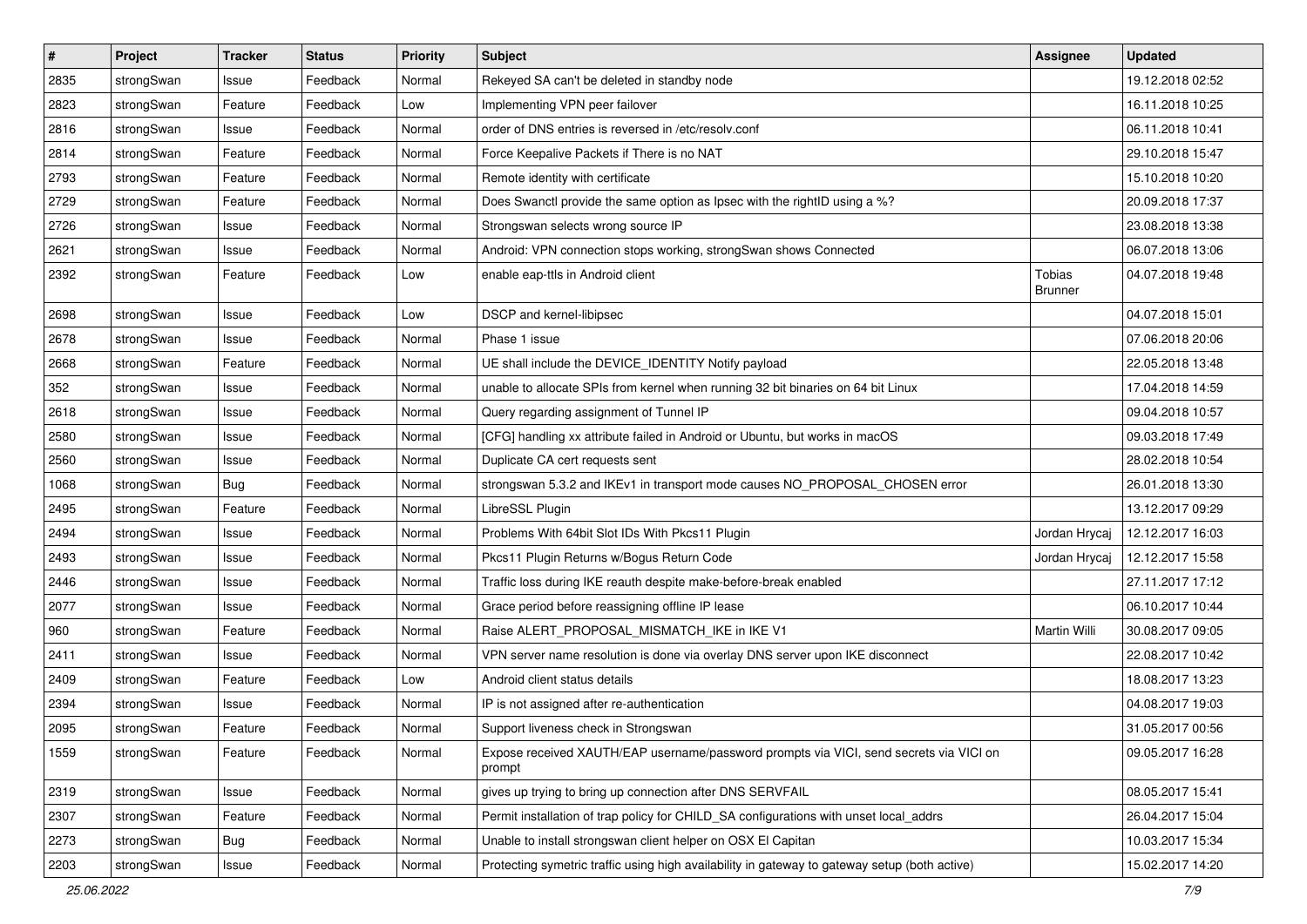| $\vert$ # | <b>Project</b> | <b>Tracker</b> | <b>Status</b> | <b>Priority</b> | <b>Subject</b>                                                                                                                                          | <b>Assignee</b>                 | <b>Updated</b>   |
|-----------|----------------|----------------|---------------|-----------------|---------------------------------------------------------------------------------------------------------------------------------------------------------|---------------------------------|------------------|
| 2202      | strongSwan     | Feature        | Feedback      | Normal          | Radius NAS IP to be specified                                                                                                                           |                                 | 18.01.2017 17:58 |
| 2184      | strongSwan     | Issue          | Feedback      | Normal          | configuration with multiple RSA keys                                                                                                                    |                                 | 14.12.2016 13:09 |
| 2185      | strongSwan     | Feature        | Feedback      | Normal          | INTERNAL_IP4_SUBNET Attribute Support in Android Client                                                                                                 |                                 | 10.12.2016 01:14 |
| 2165      | strongSwan     | Feature        | Feedback      | Normal          | missing LIBRESSL VERSION NUMBER support                                                                                                                 |                                 | 03.11.2016 09:23 |
| 1082      | strongSwan     | Feature        | Feedback      | Normal          | Framed-Route to set leftsubnet                                                                                                                          |                                 | 07.10.2016 10:02 |
| 2110      | strongSwan     | Issue          | Feedback      | Normal          | Remote Identity (IDr) in IKE AUTH Response is sent as hex-encoded binary value instead of text<br>when setting leftid to type KEY ID (leftid=@#xxxxxxx) |                                 | 13.09.2016 21:42 |
| 1506      | strongSwan     | Feature        | Feedback      | Normal          | Enhance DoS protection to deny users that failed Authentication                                                                                         |                                 | 17.06.2016 14:31 |
| 1482      | strongSwan     | Feature        | Feedback      | Normal          | Allow changing init_limit_half_open etc. at runtime by reloading strongswan.conf                                                                        |                                 | 26.05.2016 14:49 |
| 1456      | strongSwan     | Issue          | Feedback      | Normal          | Missing Tunnel-Client-Endpoint & Tunnel-Server-Endpoint AVP in RADIUS Accounting Start/Stop<br>messages                                                 |                                 | 11.05.2016 11:54 |
| 1422      | strongSwan     | Issue          | Feedback      | Normal          | IKEv1: IKE_SA reauth vs. CHILD_SA rekey race prevents IKE_SA reauthentication in time                                                                   |                                 | 20.04.2016 15:06 |
| 1383      | strongSwan     | Issue          | Feedback      | Normal          | How to limit the amount of the installed Child_SAs                                                                                                      |                                 | 08.04.2016 11:20 |
| 1338      | strongSwan     | Issue          | Feedback      | Normal          | problem with changing esp algorithm in strongswan                                                                                                       |                                 | 10.03.2016 18:23 |
| 1334      | strongSwan     | Issue          | Feedback      | Normal          | Version 5.3.5, duplicated tunnel aftr IKE_SA rekeyed                                                                                                    |                                 | 10.03.2016 11:06 |
| 1276      | strongSwan     | Issue          | Feedback      | Normal          | Threading: ext-auth hook blocks any other connection attempt                                                                                            |                                 | 27.01.2016 12:28 |
| 1253      | strongSwan     | Feature        | Feedback      | Normal          | Strongswan doesn't support CA bundles                                                                                                                   |                                 | 19.01.2016 11:23 |
| 1008      | strongSwan     | Feature        | Feedback      | Normal          | FARP for IPv6                                                                                                                                           |                                 | 14.12.2015 20:59 |
| 162       | strongSwan     | Feature        | Feedback      | Normal          | Submit ClusterIP patches mainline                                                                                                                       |                                 | 14.12.2015 20:43 |
| 1157      | strongSwan     | Issue          | Feedback      | Normal          | Message ID overflow RFC 5996 2.2                                                                                                                        |                                 | 12.10.2015 13:52 |
| 1000      | strongSwan     | Feature        | Feedback      | Normal          | Raise ALERT TS MISMATCH in IKE V1                                                                                                                       |                                 | 09.09.2015 12:47 |
| 1079      | strongSwan     | Feature        | Feedback      | Normal          | Future Plans for firwall configuration equivalent under FreeBSD                                                                                         |                                 | 21.08.2015 15:58 |
| 482       | strongSwan     | Issue          | Feedback      | Normal          | NAT-NAT connection                                                                                                                                      | Tobias<br><b>Brunner</b>        | 09.10.2014 12:37 |
| 693       | strongSwan     | Feature        | Feedback      | Normal          | Time policy for roadwarrior                                                                                                                             | Tobias<br><b>Brunner</b>        | 02.09.2014 11:06 |
| 552       | strongSwan     | Issue          | Feedback      | Normal          | move pki tool to ipsecdir                                                                                                                               | <b>Tobias</b><br><b>Brunner</b> | 14.04.2014 13:52 |
| 456       | strongSwan     | <b>Bug</b>     | Feedback      | Normal          | StrongSwan client for OS X crashes                                                                                                                      | Martin Willi                    | 21.03.2014 12:16 |
| 542       | strongSwan     | Issue          | Feedback      | Normal          | Nesting tunnels                                                                                                                                         | Andreas<br>Steffen              | 07.03.2014 09:22 |
| 268       | strongSwan     | Feature        | Feedback      | Normal          | support for ssh keypairs in strongswan network-manager plugin                                                                                           | Tobias<br><b>Brunner</b>        | 19.02.2014 15:13 |
| 462       | strongSwan     | Issue          | Feedback      | Normal          | strongswan android app can not use on android 4.4 OS                                                                                                    | Tobias<br><b>Brunner</b>        | 06.01.2014 13:07 |